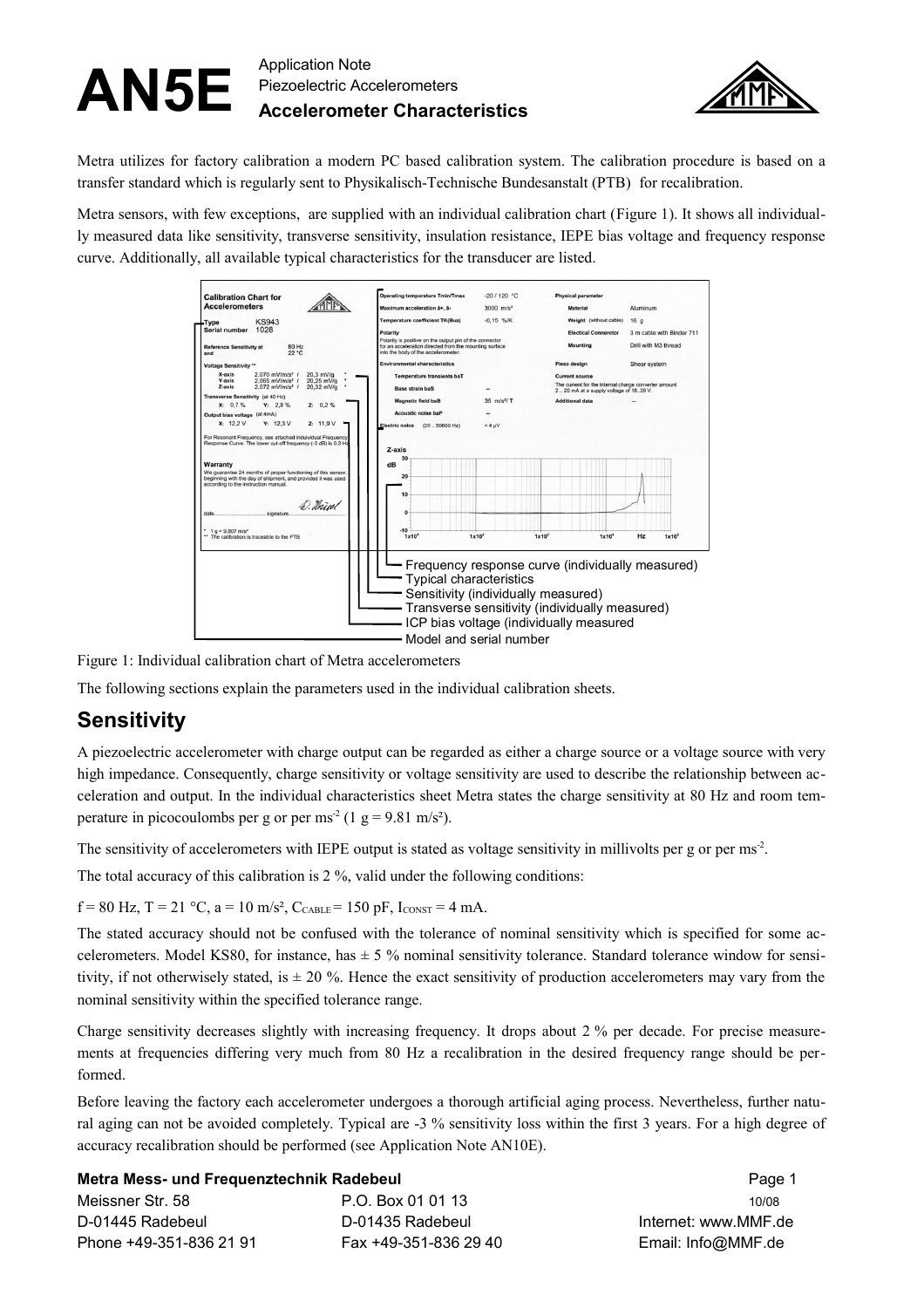

### **Frequency Response**

Measurement of frequency response requires mechanical excitation of the transducer. Metra uses an especially-designed calibration shaker which is driven by a sine-wave generator swept over a frequency range from 20 or 80 Hz to 40 000 Hz. Acceleration is kept nearly constant at 3 m/s<sup>2</sup> over the entire frequency range by means of a feedback signal from a reference accelerometer. Most accelerometers are supplied with an individual frequency response curve. It shows the deviation of sensitivity in dB. For example the upper 3 dB limit can be derived from this curve. The 3 dB limit is often used in scientific specifications. It marks the frequency where the measuring error becomes 30 %. It is usually at about 50 % of the resonance frequency (compare Application Note AN2E, Figure 3). The 1 dB limit marks an error of approximately 10 %. It can be found in the range of 1/3 the resonance frequency. The mounted resonance frequency, which is the largest mechanical resonance, can be identified as well from this curve. Often there are sub-resonances present at lower frequencies. Metra performs frequency response measurements under optimum operating conditions with the best possible contact between accelerometer and vibration source practical. In practice, mounting conditions will be less than ideal in many cases and often a lower resonance frequency will be obtained.

The frequency response of IEPE transducers can be affected by long cables (see section Application Note AN4E).

## **Transverse Sensitivity**

Transverse sensitivity is the ratio of the output due to acceleration applied perpendicular to the sensitive axis divided by the basic sensitivity in the main direction. The measurement is made at 40 Hz sine excitation rotating the sensor around a vertical axis. A figure-eight curve is obtained for transversal sensitivity. Its maximum deflection is the stated value. Typical are <5 % for shear accelerometers and <10 % for compression and bender models.

## **Maximum Acceleration**

Usually the following limits are specified:

- $\bullet$   $\hat{a}_{+}$  maximum acceleration for positive output direction
- â. maximum acceleration for negative output direction
- $\hat{a}_q$  maximum acceleration for transversal direction (only for shock accelerometers)

The maximum acceleration is given for frequencies within the operating frequency range and at room temperature. At higher temperatures it may be lower.

For charge output accelerometers these limits are determined solely by the sensor's construction. If one of these limits is exceeded accidentally, for example, by dropping the sensor on the ground, the sensor will usually still function.

However, we recommend recalibrating the accelerometer after such incidents. Continuous vibration should not exceed 25 % of the stated limits to avoid wear. When highest accuracy is required, acceleration should not be higher than 10 % of the limit. Transducers with extremely high maximum acceleration are called shock accelerometers, for example Model KD93 with  $\hat{a}$ =100 000 m/s<sup>2</sup>.

If the accelerometer is equipped with built-in IEPE electronics, the limits  $\hat{a}_+$  and  $\hat{a}_-$  are usually determined by the output voltage span of the amplifier (see section [\)](#page-1-0).

**Metra Mess- und Frequenztechnik Radebeul Page 2 auch 2 auch 2 auch 2 auch 2 auch 2 auch 2 auch 2 auch 2 auch 2** Meissner Str. 58 P.O. Box 01 01 13 P.O. Box 01 01 13 D-01445 Radebeul D-01435 Radebeul Internet: www.MMF.de Phone +49-351-836 21 91 Fax +49-351-836 29 40 Email: Info@MMF.de

<span id="page-1-0"></span>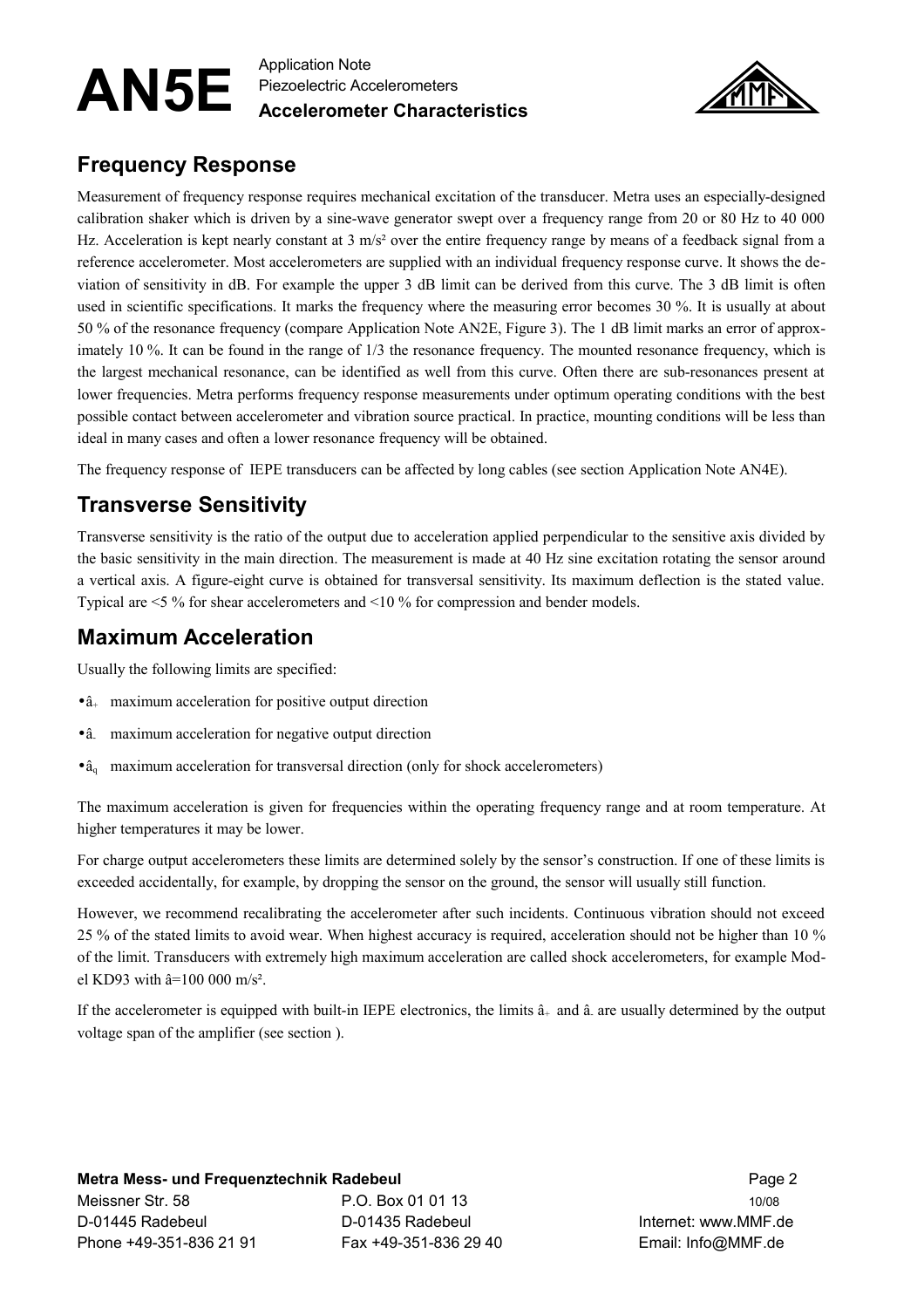

# **Operating Temperature Range**

The maximum operating temperature of a charge transducer is limited by the piezoelectric material. Above a specified temperature, called Curie point, the piezoelectric element will begin to depolarize causing a permanent loss in sensitivity. The specified maximum operating temperature is the limit at which the permanent change of sensitivity is 3 %. Other components may also limit the operating temperature, for example, adhesives, resins or built-in electronics. Typical temperature ranges are -35 to 150 °C and -10 to 80 °C. Accelerometers with built-in electronics are generally not suitable for temperatures above 120 °C.

# **Temperature Coefficients**

Apart from permanent changes, some characteristics vary over the operating temperature range. Temperature coefficients are specified for charge sensitivity  $(TK(B_{qa}))$  and inner capacitance  $(TK(C_i))$ . For sensors with built-in electronics only the temperature coefficient of voltage sensitivity  $TK(B<sub>ua</sub>)$  is stated.

There is a simple way to reduce the temperature coefficient of charge mode accelerometers. Since the temperature coefficients of  $B_{qa}$ ,  $B_{ua}$  and  $C_i$  are different, the temperature behavior can be compensated by a serial capacitor at charge amplification or a parallel capacitor in case of high impedance voltage amplification. This capacitor is calculated to:

$$
C = C \cdot \frac{TK(C_i) - TK(B_{qa})}{TK(B_{qa})}
$$

This can be a useful improvement in case of very changeable temperatures. Please consider, that the total sensitivity will become lower by this measure.

### **Temperature Transients**

In addition to the temperature characteristics mentioned above, accelerometers exhibit a slowly varying output when subjected to temperature transients, caused by so-called pyroelectric effect. This is specified by temperature transient sensitivity  $b_{aT}$ . Temperature transient errors have frequencies below 10 Hz. Where low frequency measurements are made this effect must be considered. To avoid this problem, shear type accelerometers should be chosen for low frequency measurements. In practice, they are approximately 100 times less sensitive to temperature transients than compression sensors. Bender systems are midway between the other two systems in terms of sensitivity to temperature transients. When compression sensors are used the amplifier should be adjusted to a 3 or 10 Hz lower frequency limit.

### **Base Strain**

When an accelerometer is mounted on a structure which is subjected to strain variations, an unwanted output may be generated as a result of strain transmitted to the piezoelectric material. This effect can be described as base strain sensitivity bas. The stated values are determined by means of a bending beam oscillating at 8 or 15 Hz. Base strain output usually occurs at frequencies below 500 Hz. Shear type accelerometers have extremely low base strain sensitivity and should be chosen for strain-critical applications.

**Metra Mess- und Frequenztechnik Radebeul Page 3 auch 2009 1999 1999 3 auch 2009 1999 3** Meissner Str. 58 P.O. Box 01 01 13 10/08 D-01445 Radebeul D-01435 Radebeul Internet: www.MMF.de Phone +49-351-836 21 91 Fax +49-351-836 29 40 Email: Info@MMF.de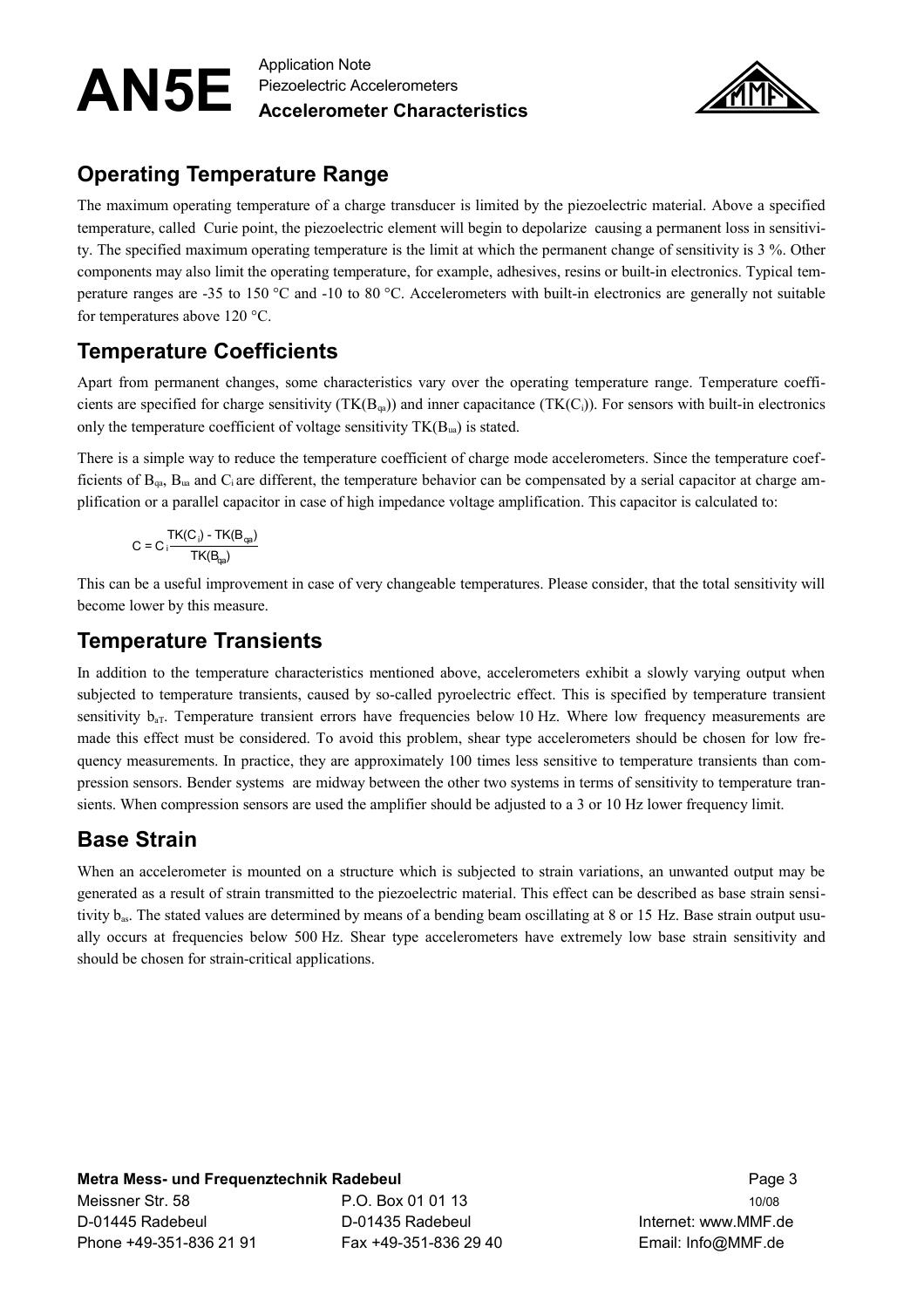

### **Magnetic Fields**

Strong magnetic fields often occur around electric machines at 50 Hz and multiples. Magnetic field sensitivity  $b_{ab}$  has been measured at B=0.01 T and 50 Hz for some accelerometers. It is very low and can be ignored under normal conditions.

Generally, accelerometers with stainless steel cases provide better protection against magnetic fields than accelerometers with aluminum cases.

Stray signal pickup can be avoided by proper cable shielding. This is of particular importance for sensors with charge output.

Adequate isolation must be provided against ground loops. They can occur when a measuring system is grounded at several points, particularly when the distance between these grounding points is long. Ground loops can be avoided using accelerometers with insulated bases (for instance Models KS74 and KS80) or insulating mounting studs. More about ground loops can be found in Application Note AN9).

## **Acoustic Noise**

If an accelerometer is exposed to a very high noise level, a deformation of the sensor case may occur which can be measured as an output under extreme conditions. Acoustic noise sensitivity  $b_{ap}$  as stated for some models is measured at an SPL of 154 dB which is beyond the pain barrier of the human ear. Acoustic noise sensitivity should not be confused with the sensor response to pressure induced motion of the structure on which it is mounted.

## **Intrinsic Noise and Resolution**

A piezoelectric sensing element can be regarded as purely capacitive source. Therefore, the sensor itself is free of intrinsic noise. The only noise contribution is caused by the temperature motion of electrons in the built-in the IEPE charge converter. Consequently, a noise specification makes only sense for IEPE sensors.

The intrinsic noise of IEPE accelerometers mainly depends on the frequency.

Below about 100 Hz it has the typical 1/f characteristics. Above 100 Hz the noise level is nearly independent of the frequency. The following picture shows a typical noise spectrum of an IEPE accelerometer:



Figure 2: Typical noise spectrum of an IEPE accelerometer

#### **Metra Mess- und Frequenztechnik Radebeul** Page 4

Meissner Str. 58 **P.O. Box 01 01 13 P.O. Box 01 01 13** 10/08 D-01445 Radebeul D-01435 Radebeul Internet: www.MMF.de Phone +49-351-836 21 91 Fax +49-351-836 29 40 Email: Info@MMF.de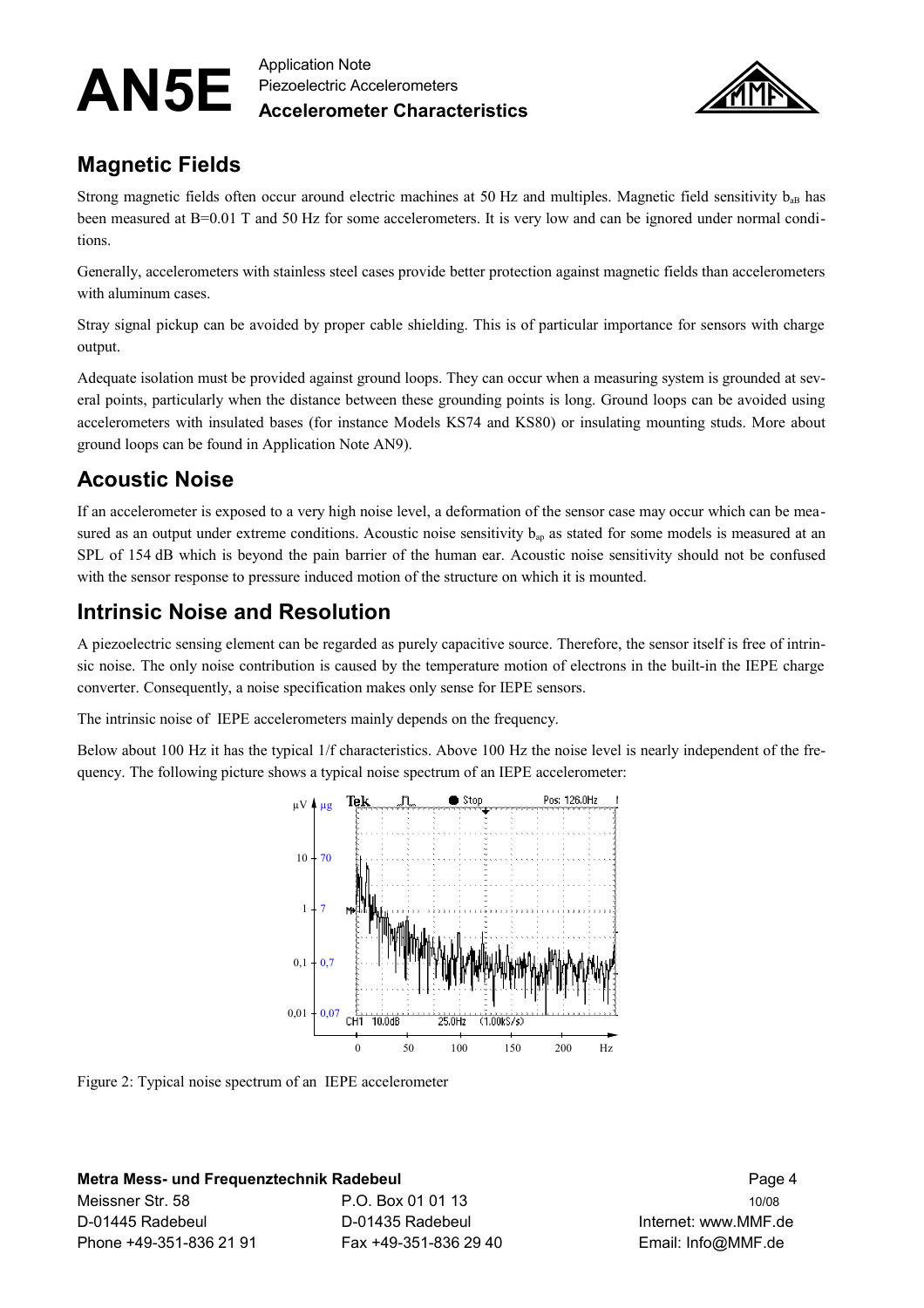

It is useful to state the noise of an accelerometer as equivalent acceleration level. For this purpose, the noise voltage  $(u_n)$ is divided by transducer sensitivity  $(B<sub>ua</sub>)$  yielding the equivalent noise acceleration  $(a<sub>n</sub>)$ :

$$
a_n = \frac{u_n}{B_{ua}}
$$

While  $u_n$  only depends on the electronic circuit which is similar for all sensor types, the sensitivity of the piezoelectric sensing element will directly influence the equivalent noise acceleration. It can be seen that a transducer equipped with a very sensitive piezo system provides a very good resolution.

The characteristics of most accelerometers show noise accelerations for several frequencies.

Example for a noise statement:

| 1 Hz      | $70 \mu g$ |
|-----------|------------|
| $10$ Hz:  | $7 \mu$ g  |
| $100$ Hz: | $2 \mu g$  |

The intrinsic noise determines the resolution limit of the sensor. Signals below the noise level cannot be measured.

The **detection limit** to DIN 45661 is the RMS of acceleration where the sensor output is two times the RMS of the noise voltage.

The **signal-to-noise-ratio**  $S_n$  is a measure of the error caused by noise. It is the logarithm of the ratio of the measured signal level (u) and the noise level  $(u_n)$ :

$$
S_n = 20 \log \frac{u}{u_n}
$$

For the evaluation of the intrinsic noise of an entire measuring chain the noise of all components including signal conditioners and other instruments has to be considered.

### **Inner Capacitance**

The inner capacitance is stated in the individual calibration sheet only for accelerometers with charge output. It can be relevant if the transducer is used with a high impedance voltage amplifier (compare Application Note AN6E). The given value includes the capacitance of the sensor cable which was used for calibration. This cable capacitance is stated separately in the calibration sheet. Its value has to be deducted from the sensor capacitance to obtain the actual inner capacitance.

#### **Metra Mess- und Frequenztechnik Radebeul** Page 5

Meissner Str. 58 P.O. Box 01 01 13 10/08 D-01445 Radebeul D-01435 Radebeul Internet: www.MMF.de Phone +49-351-836 21 91 Fax +49-351-836 29 40 Email: Info@MMF.de